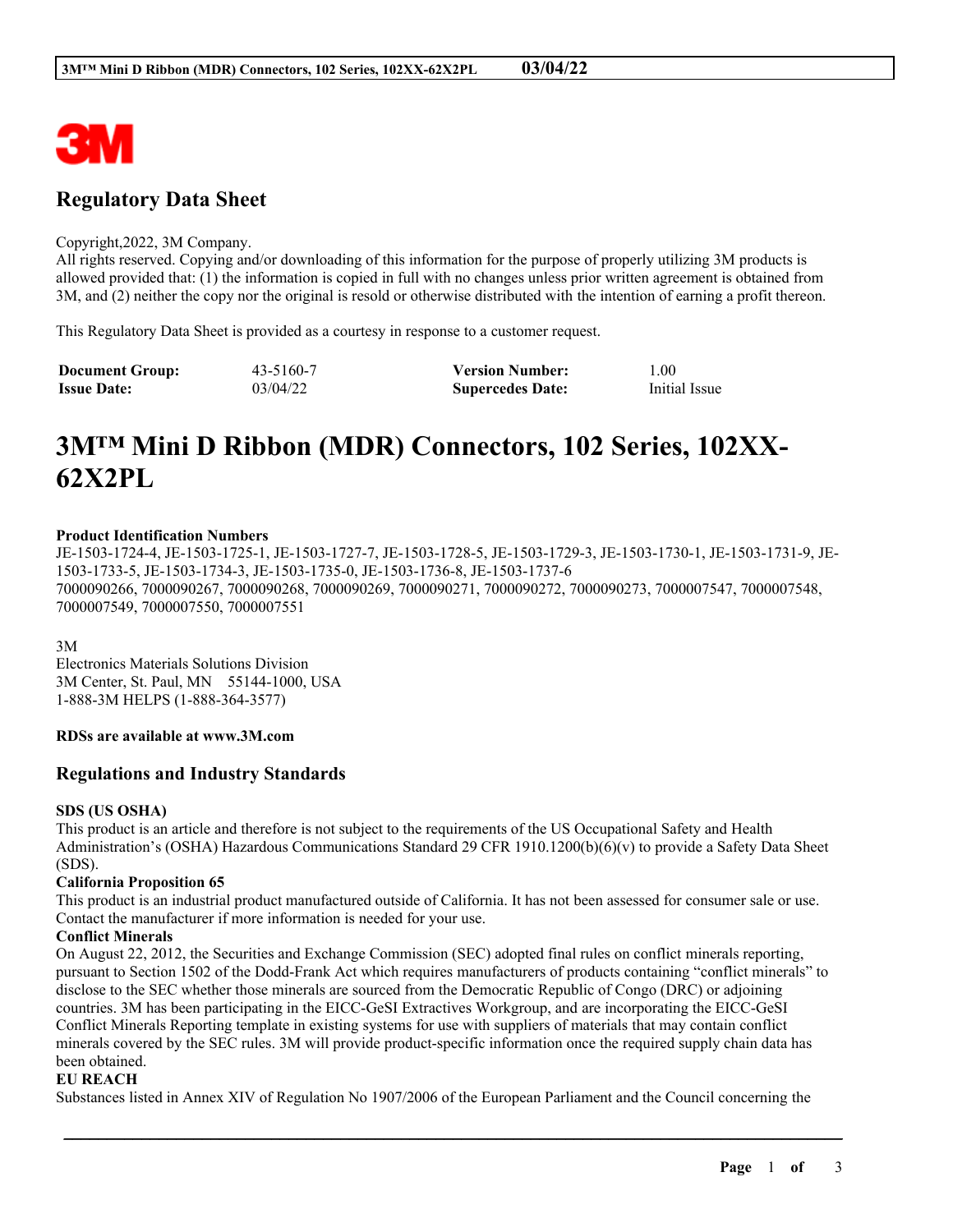Registration, Evaluation, Authorization and Restriction of Chemicals (REACH) are not intentionally added to this product. **EU REACH**

Substances listed in Annex XVII of Regulation No 1907/2006 of the European Parliament and the Council concerning the Registration, Evaluation, Authorization and Restriction of Chemicals (REACH) are not intentionally added to this product. **EU REACH**

This product is an article, without intended release of a chemical substance, under the Regulation No 1907/2006 of the European Parliament and the Council concerning the Registration, Evaluation, Authorisation and Restriction of Chemicals (REACH) (refer to REACH, Article 3(3)). It is not a chemical preparation. Therefore, it is not subject to the (pre)-registration or the registration process. It does not require a safety data sheet.

# **EU REACH**

This product, including any article that the product is composed of, does not contain at greater than 0.1% by weight a Substance of Very High Concern (SVHC) substance identified according to Article 59 of REACH. This declaration reflects the substances on the candidate SVHC list, effective January 2022.

# **EU RoHS**

This product does not exceed the maximum concentration values (MCVs) set under EU Directive 2011/65/EU (RoHS recast/RoHS 2), as stated in Annex II to that directive. This means that each of the homogenous materials within this product does not exceed the following MCVs: (a) 0.1% (by weight) for lead, mercury, hexavalent chromium, polybrominated biphenyls or polybrominated diphenyl ethers; and (b) 0.01% (by weight) for cadmium.

# **EU RoHS Phthalates**

This product does not exceed the maximum concentration values (MCVs) for phthalates set under EU Directive 2011/65/EU (RoHS recast/RoHS 2), as amended by EU 2015/863, which applies to finished EEE after July 22, 2019 for Category 1-7, 10- 11 products and after July 22, 2021 for Category 8 and 9 products. This means that each of the homogeneous materials within this product does not exceed the MCV of 0.1% (by weight) for each of the following phthalates: DEHP, BBP, DBP, and DIBP.

# **Sustainability and 3M**

Go to www.3M.com/sustainability to learn about 3M's programs. 3M is a signatory of the United Nations Global Compact (UNGC).

**Sustainability and 3M's Code of Conduct**

Go to www.3M.com/businessconduct

**TSCA Section 6**

This product is not known to contain 2,4,6-Tri-tert-butylphenol (CAS 732-26-3).

**TSCA Section 6**

This product is not known to contain Decabromodiphenyl Ether (Deca-BDE) (CAS 1163-19-5).

**TSCA Section 6**

This product is not known to contain Hexachlorobutadiene (HCBD) (CAS 87-68-3).

**TSCA Section 6**

This product is not known to contain Pentachlorothiophenol (PCTP) (CAS 133-49-3).

**TSCA Section 6**

This product is not known to contain Phenol, isopropylated phosphate (3:1) (PIP (3:1)) (CAS 68937-41-7).

# **Chemicals and/or Compounds of Interest**

**Arsenic and (As) Compounds** : Not intentionally added. **Asbestos** : Not intentionally added.

Disclaimers: The information provided in this document related to material content represents 3M's knowledge and belief, which may be based in whole or in part on information provided by suppliers to 3M. This is intended to answer commonly asked questions about 3M products and is not intended to be a comprehensive listing of all substances that may be of interest or that may be regulated in this or other 3M products, nor is it intended to be a comprehensive summary of any and all regulations that may apply to this product. Where substances are listed, their listing does not infer or constitute a judgment as to their safety, environmental or health impacts. Information is supplied upon the condition that the persons receiving the same will make their own determination as to its suitability for their purposes prior to use. Customers are encouraged to consult with legal and regulatory experts to determine applicable regulations in light of intended use of the product.

Limitation of Remedies and Liability: In the event any Product is proven not to conform with the information in this document, then to the extent permitted by law, 3M's entire liability and Buyer's exclusive remedy, will be at 3M's option either: (i) replacement of Product with a conforming product, or (ii) refund of the purchase price paid by Buyer for each non-conforming Product, within a reasonable time after written notification of said non-conformance and return of said Product to 3M. 3M shall not under any circumstances be liable for direct, incidental, special, or consequential damages (including but not limited to loss of profits, revenue, or business) related to or arising out of this certification, including, the use, misuse or inability to use the Product. Unless stated

\_\_\_\_\_\_\_\_\_\_\_\_\_\_\_\_\_\_\_\_\_\_\_\_\_\_\_\_\_\_\_\_\_\_\_\_\_\_\_\_\_\_\_\_\_\_\_\_\_\_\_\_\_\_\_\_\_\_\_\_\_\_\_\_\_\_\_\_\_\_\_\_\_\_\_\_\_\_\_\_\_\_\_\_\_\_\_\_\_\_